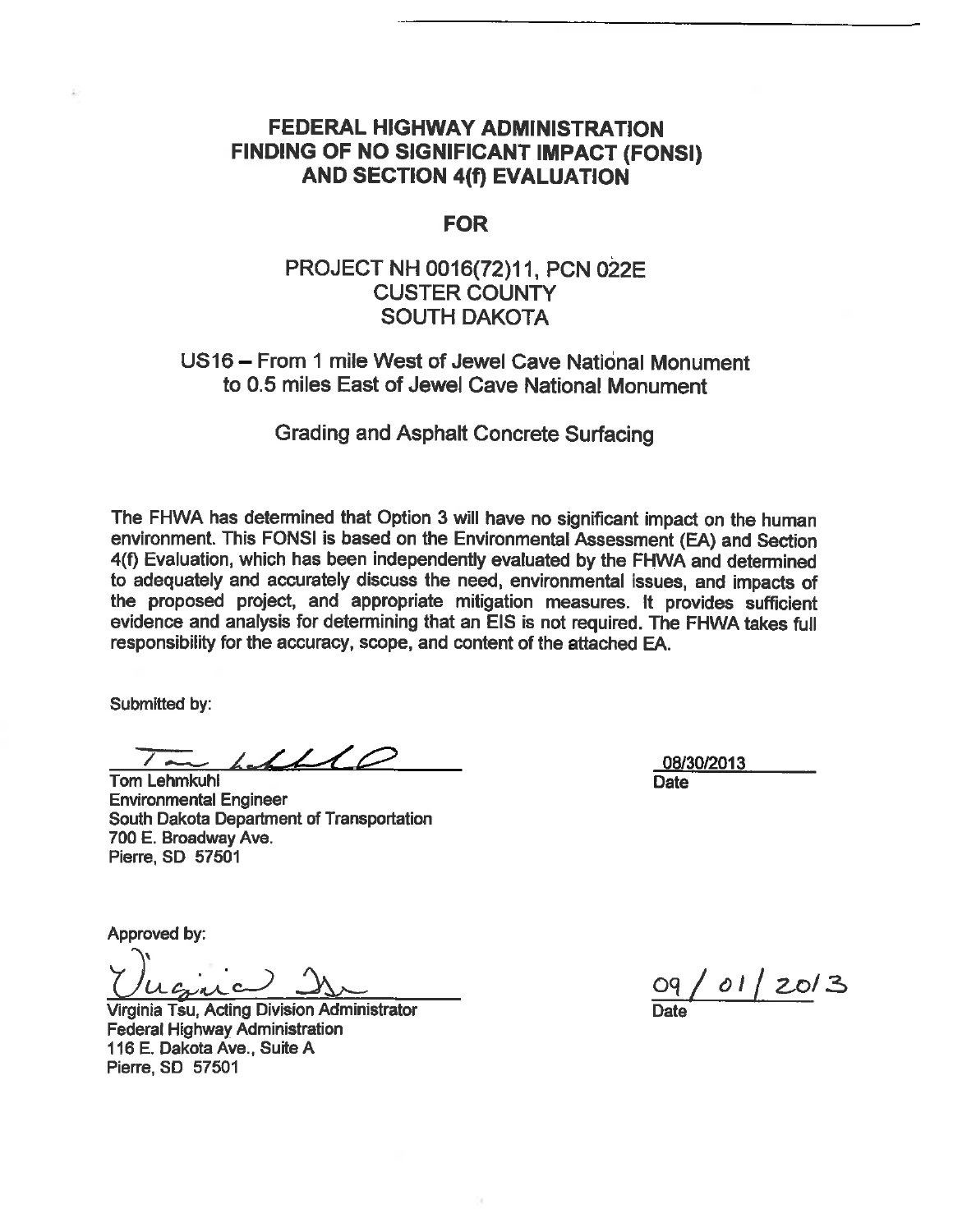The Federal Highway Administration (FHWA) has determined, in accordance with 23 CFR § 771.119 and § 771.121, that Project NH 0016(72)11, PCN 022E (the Project) will not have a significant impact on the human or natural environment. This Finding of No Significant Impact (FONSI) for Option 3 – Grading Along Existing Alignment (Preferred Alternative) is based on the Environmental Assessment and Section 4(f) Evaluation (EA), which was approved by FHWA on July 19, 2013, and made available to stakeholders, including agencies and the public for review and comment.

#### **Comments Received**

Comments were received from the Black Hills National Forest – Hell Canyon Ranger District and the National Park Service – Jewel Cave National Monument during the comment period. The following table is summary of the comments received.

| <b>Jewel Cave National Monument</b> |                                                                                                                                                                                                                                                        | <b>August 27, 2013</b> |
|-------------------------------------|--------------------------------------------------------------------------------------------------------------------------------------------------------------------------------------------------------------------------------------------------------|------------------------|
| <b>Comment 1</b>                    | Request to amend the document language of $1st$ paragraph, $2nd$ sentence on<br>page 19, "Sites eligible for listing on the NRHP would be considered Section<br>4(f) resources except for archaeological sites important for preservation in<br>place" |                        |
| <b>Response</b>                     | The EA is revised with the following pen and ink revision to Page 19,<br>Paragraph 1, $2^{nd}$ sentence:                                                                                                                                               |                        |
|                                     | Section 4(f) properties include historic sites on or eligible for the NRHP and<br>archaeological sites on or eligible for the NRHP and which warrant preservation<br>in place as determined by FHWA and the official with jurisdiction.                |                        |
|                                     | <b>Black Hills National Forest</b>                                                                                                                                                                                                                     | <b>August 26, 2013</b> |
| <b>Comment 1</b>                    | Utilization of National Forest approved seed mixture on National Forest lands.                                                                                                                                                                         |                        |
| <b>Response</b>                     | SDDOT Section D: Erosion & Sediment Control Plan notes include National<br>Forest Service approved seed mixture that will be used on all newly graded<br>areas with the Project.                                                                       |                        |
| <b>Comment 2</b>                    | Maintain highway access during construction activities for emergency services.                                                                                                                                                                         |                        |
| <b>Response</b>                     | Through traffic will be maintained during all phases of construction activities.                                                                                                                                                                       |                        |
| <b>Comment 3</b>                    | Protection of archaeological sites within and adjacent to Project area.                                                                                                                                                                                |                        |
| <b>Response</b>                     | Environmental commitments for avoiding archaeologically sensitive sites during<br>activities<br>that<br>include Contractor contacting<br>construction<br>the<br>State<br>Archaeological Research Center are included within the EA.                    |                        |
| <b>Comment 4</b>                    | Advance notice of timber removal.                                                                                                                                                                                                                      |                        |
| <b>Response</b>                     | SDDOT Section B: Grading Plans includes standard notes for clearing and<br>disposal of timber on USFS and NPS land.                                                                                                                                    |                        |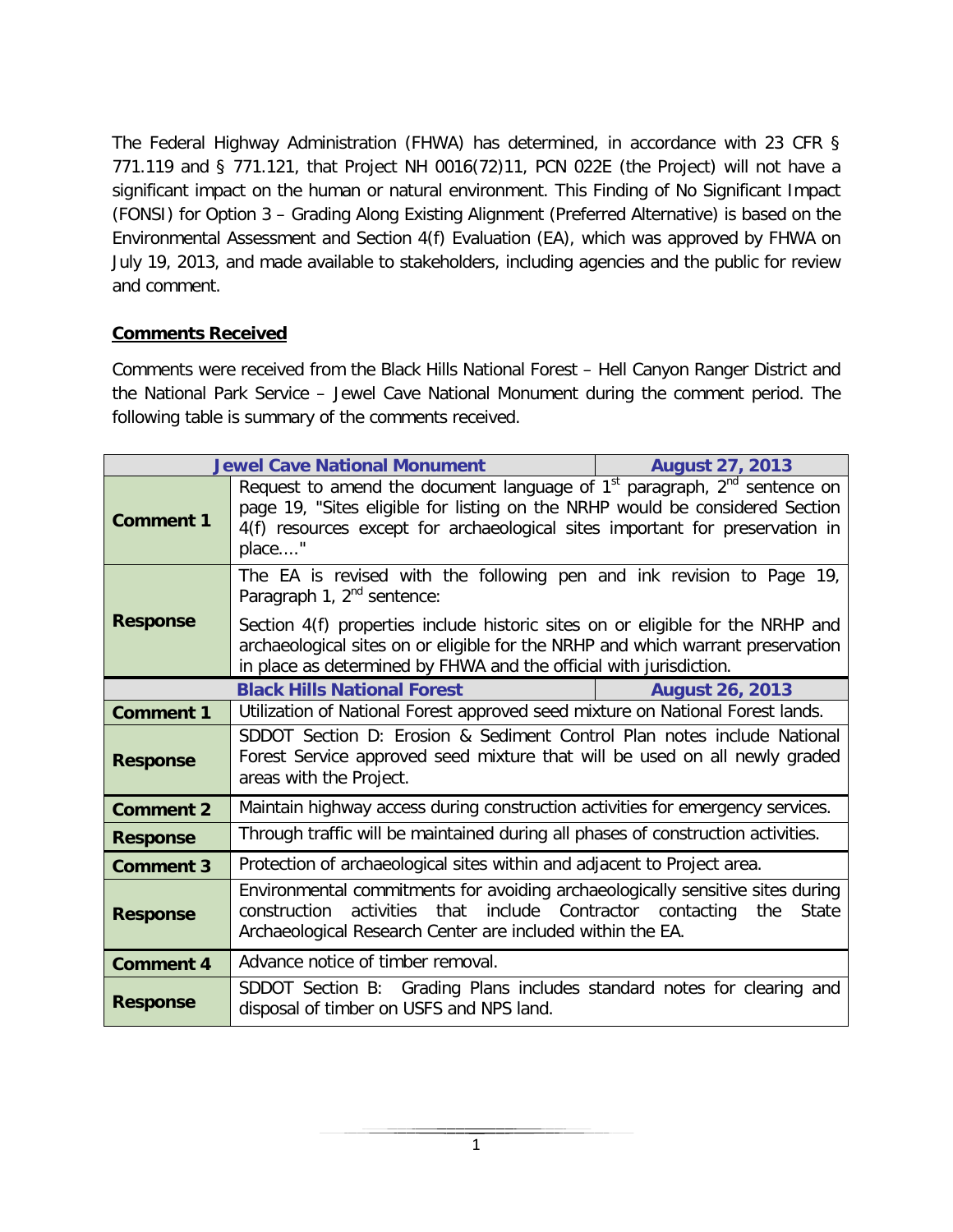No public comments were received therefore the document will not be republished. One agency comment was received that requires a pen and ink revision to the document; page 19, paragraph 1, sentence 2 as stated in the above in the response to Comment 1 from the Jewel Cave National Monument.

### **Section 4(f) Evaluation**

The Department of the Interior – National Park Service Handbook on Departmental Review of Section 4(f) Evaluations (February 2002) lists "Lands of the National Park System" as being significant as a Section 4(f) resource. The use of Jewel Cave National Monument is recreational and contains historic and archaeological sites of significance, and therefore is considered to be protected as a Section 4(f) resource.

The proposed project will result in minor adjustments to the alignment and width of US16 and includes permanent acquisition of 10.32 acres of Jewel Cave National Monument. In addition there will be 4.66 acres of temporary easements required for construction of the project. The purpose of adjustments requiring right-of-way (ROW) is primarily for safety improvements including realignment of 2 curves and modification of inslopes. The Project was designed to minimize ROW needs, to the extent practicable, without compromising the Project's ability to meet the purpose and need as well as safety standards. ROW being vacated will be returned to park use.

The official with jurisdiction over the property were informed of FHWA's intent to make the de minimis impact finding and their written concurrence that the project will not adversely affect the activities, features, and attributes that qualify the property for protection under Section 4(f) was received. A copy of the letter is provided in **Appendix A**.

The public has been afforded an opportunity to review and comment on the effects of the project on the protected activities, features, and attributes of the Section 4(f) resource. A notice of approval of the EA for public availability was provided on July 19, 2013 to allow opportunity for public review and comment on the project. No comments were received pertaining to the Section 4(f) resource.

Based on the Section 4(f) Evaluation, the proposed acquisition and temporary use of property within the Jewel Cave National Monument, together with proposed impact avoidance, minimization, and mitigation and enhancement measures, will not adversely affect the activities, features, and attributes that qualify the resource for protection under Section 4(f). Therefore, the use of this Section  $4(f)$  resource is determined to be *de minimis*, under 23 CFR 774.3(b).

#### **Conclusion**

This EA has been independently evaluated by FHWA, who has determined that it accurately discuss the need, purpose, alternatives, environmental issues, and impacts of the Project and appropriate mitigation measures. The EA and referenced reports provide sufficient evidence for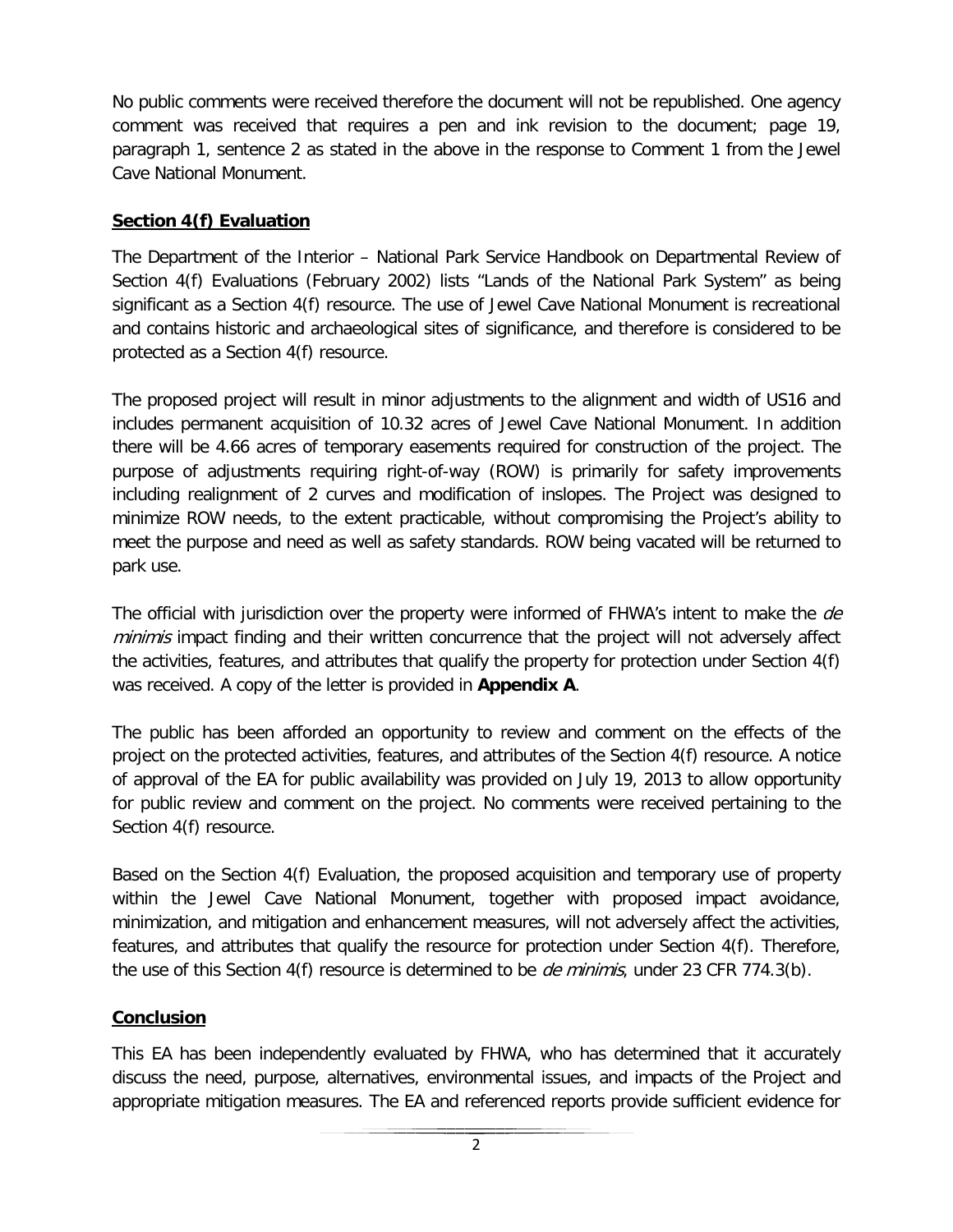determining that an Environmental Impact Statement (EIS) is not required. The EA and supporting documents are incorporated by reference into this decisional document. Referenced materials are available on the SDDOT Environmental Assessments website at [http://sddot.com/transportation/highways/environmental/assessments/Default.aspx.](http://sddot.com/transportation/highways/environmental/assessments/Default.aspx)

The Project was developed in accordance with the National Environmental Policy Act (NEPA) of 1969, Council of Environmental Quality (CEQ) Regulations for Implementing the Procedural Provisions of the NEPA (40 CFR 1500-1508), FHWA Environmental Impact and Related Procedures (23 CFR Part 771), and other related federal and state requirements including 36 CFR Part 800.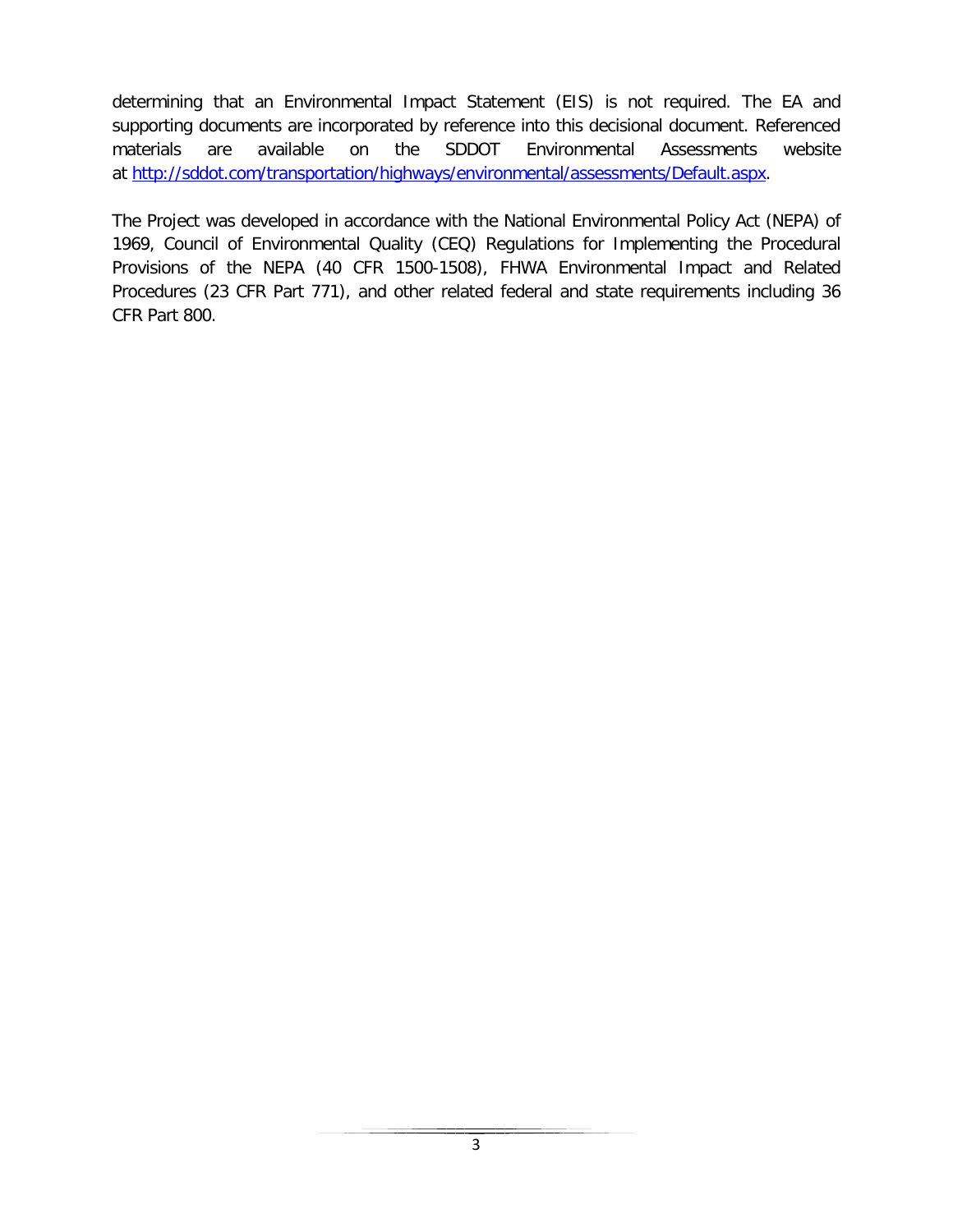# **FONSI APPENDIX A**

Concurrence to Section 4(f) De Minimis Impact Finding from Jewel Cave National Monument's Official with Jurisdiction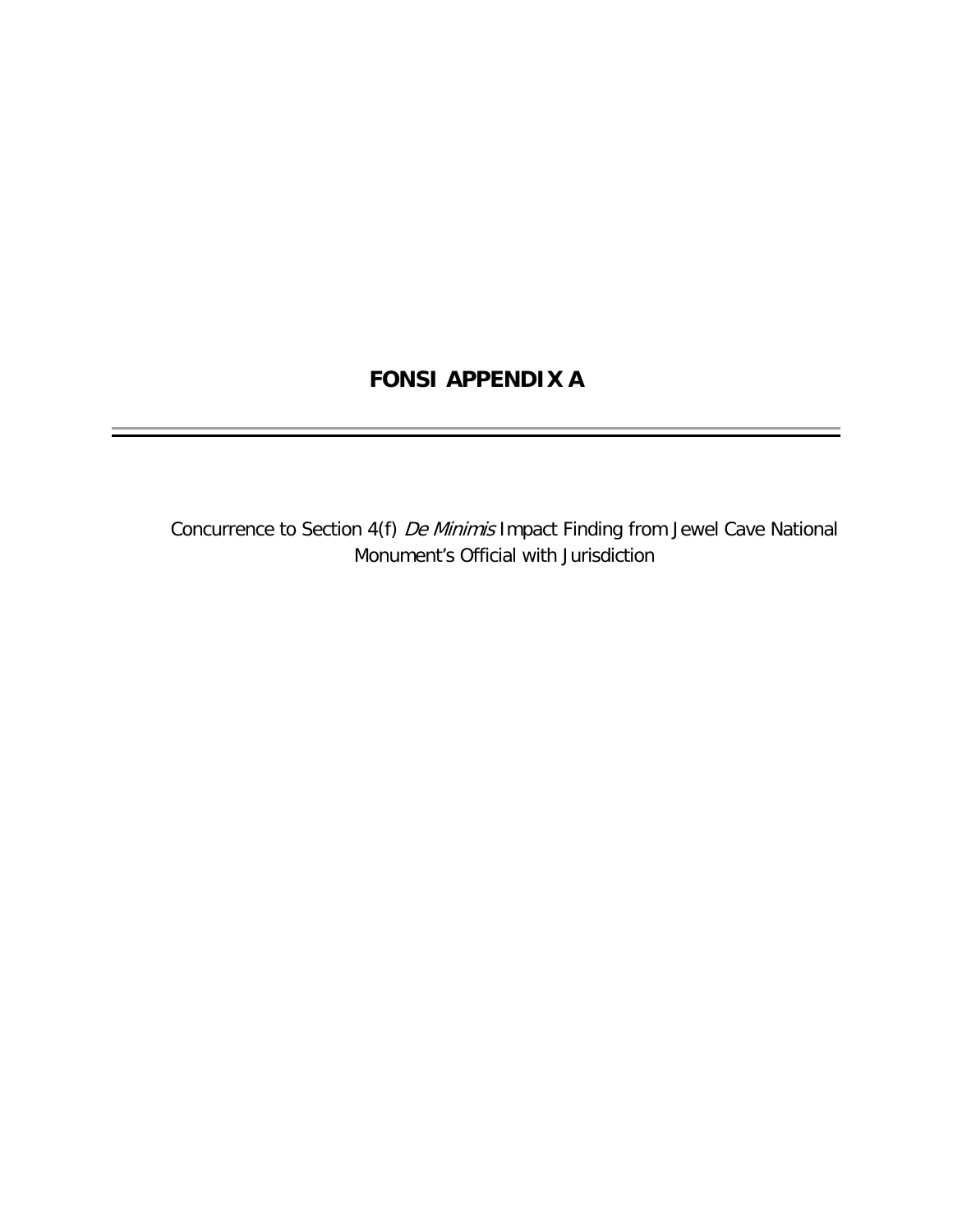#### **Lehmkuhl, Tom**

| Johnson, Lawrence <larry_johnson@nps.gov></larry_johnson@nps.gov> |  |
|-------------------------------------------------------------------|--|
| Thursday, August 29, 2013 4:20 PM                                 |  |
| Lehmkuhl, Tom                                                     |  |
| Michael Wiles; Nicholas Chevance; Daniel Betts                    |  |
| Section 4(f) De Minimus finding for Jewel Cave National Monument  |  |
|                                                                   |  |

#### **OFFICIAL ELECTRONIC MAIL: NO HARD COPY TO FOLLOW**

=================================================

National Park Service

Jewel Cave National Monument

11149 U.S. Hwy 16, BLDG. B12

Custer, South Dakota 57730

(605) 673-8300

1.A.1(JECA)

August 29, 2013

Mr. Tom Lehmkuhl, Environmental Engineer

Tom.Lehmkuhl@state.sd.us

Re: Project NH 0016(72)11, PCN 022E, Custer County

US16 – From 1 mile West of Jewel Cave National Monument to 0.5 miles East of Jewel Cave National Monument

Grading and Asphalt Concrete Surfacing Project

Dear Mr. Lehmkuhl:

We appreciate that the measures taken to minimize harm to National Park Service resources during construction at Jewel Cave National Monument will satisfy the requirements of Section 6009(a) of the Safe, Accountable, Flexible, Efficient Transportation Equity Act in Title 23, Sec. 138 and 303 of Title 49 United State Code. We note that the project was designed to minimize the right-of-way take along the corridor by centering the Preferred Alternative alignments along present Highway 16 to minimize impacts. The existing highway template in the curve flattening areas is to be obliterated and restored back to evergreen forest land. The creation of detention ponds paired with a catch basin filter system will prevent traffic generated hydrocarbons from leaching into the cave below. Public access to Jewel Cave National Monument will be maintained during construction. We also note that the Environmental Analysis for the project is complete.